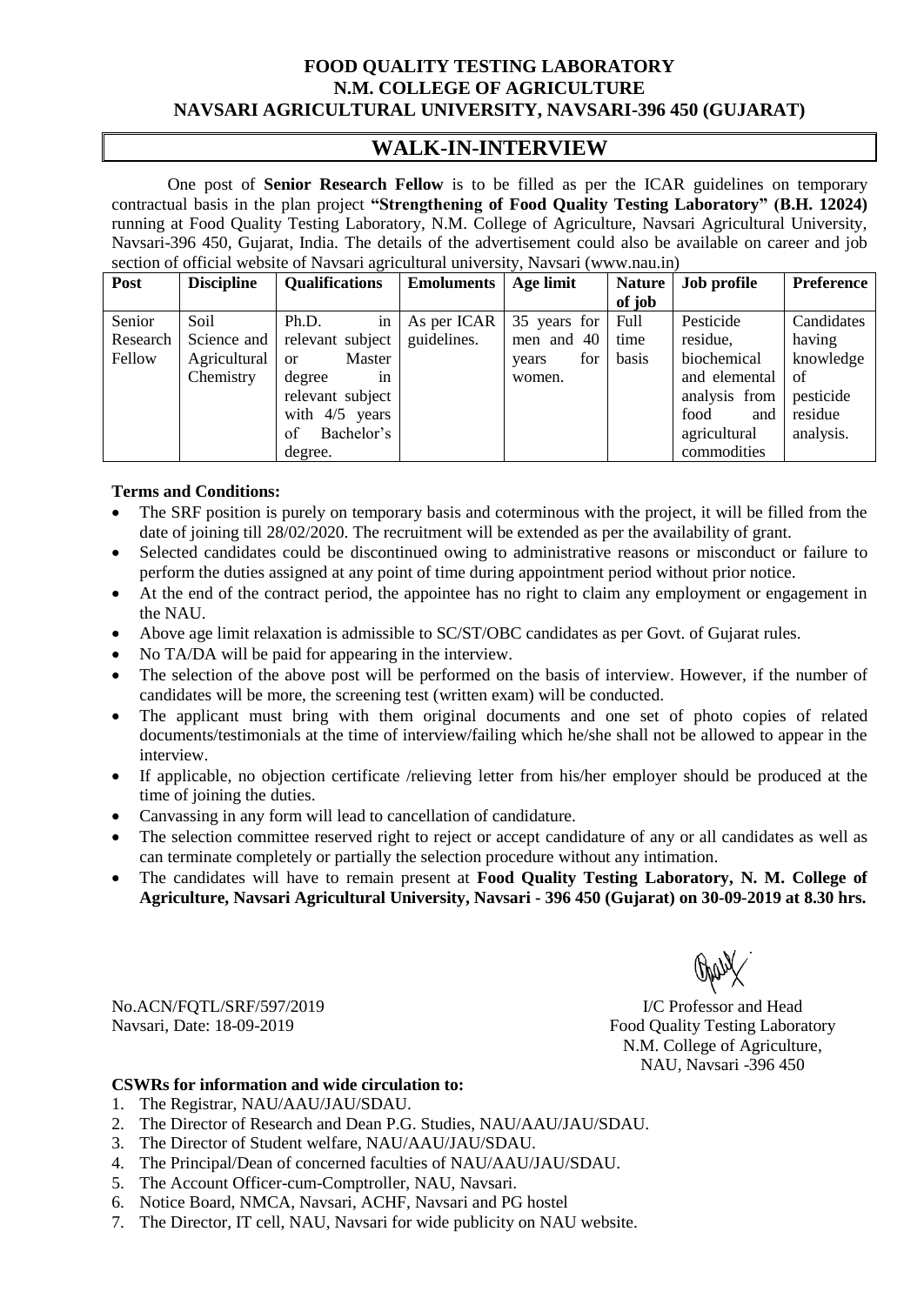# **APPLICATION FORM FOR THE POST OF SENIOR RESEARCH FELLOW**

| 01 | <b>Full Name of Candidate</b>                                                        |                                 | $\ddot{\cdot}$ |                                                             |              |                           |  |                 |  |  |
|----|--------------------------------------------------------------------------------------|---------------------------------|----------------|-------------------------------------------------------------|--------------|---------------------------|--|-----------------|--|--|
| 02 | <b>Address of</b><br>Correspondence                                                  |                                 |                |                                                             |              |                           |  |                 |  |  |
| 03 |                                                                                      | <b>Contact No.</b>              | $\ddot{\cdot}$ |                                                             |              |                           |  |                 |  |  |
|    |                                                                                      | email                           | $\colon$       |                                                             |              |                           |  |                 |  |  |
| 04 | Date of Birth                                                                        |                                 |                |                                                             |              |                           |  |                 |  |  |
| 05 | Category<br>(SC/ST/OBC/General)                                                      |                                 |                |                                                             |              |                           |  |                 |  |  |
| 06 | <b>Gender</b>                                                                        |                                 |                | Male                                                        |              |                           |  | Female          |  |  |
| 07 | <b>Educational</b><br>Qualification                                                  |                                 |                |                                                             |              |                           |  |                 |  |  |
|    | Particular                                                                           |                                 |                | Name of university                                          | Passing year |                           |  | OGPA/Percentage |  |  |
|    | B.Sc.                                                                                |                                 |                |                                                             |              |                           |  |                 |  |  |
|    | M.Sc.                                                                                |                                 |                |                                                             |              |                           |  |                 |  |  |
|    | Ph.D.                                                                                |                                 |                |                                                             |              |                           |  |                 |  |  |
|    | <b>NET</b>                                                                           |                                 |                |                                                             |              |                           |  |                 |  |  |
| 08 | <b>Medal/Award/Prize</b>                                                             |                                 |                |                                                             |              |                           |  |                 |  |  |
|    |                                                                                      |                                 |                | a. Chancellor/Vice Chancellor/Other National Level Medal    |              |                           |  |                 |  |  |
|    |                                                                                      |                                 |                | b. Merit Medal/Cash Prize/Medal for Scientific Contribution |              | $\ddot{\cdot}$<br>$\cdot$ |  |                 |  |  |
| 09 | <b>Publications:</b>                                                                 |                                 |                | Experience (Year-Month-Day) as on 30-09-2019                |              | $\bullet$                 |  |                 |  |  |
|    | 10                                                                                   |                                 |                |                                                             |              | $\vdots$                  |  |                 |  |  |
|    | a. Research Papers<br>b. Popular articles/Folders/Booklets                           |                                 |                |                                                             |              | $\vdots$                  |  |                 |  |  |
|    | c. Other                                                                             |                                 |                |                                                             |              | $\ddot{\cdot}$            |  |                 |  |  |
| 11 |                                                                                      |                                 |                | Seminar/Workshop/ Symposium/ Training                       |              |                           |  |                 |  |  |
|    |                                                                                      | a. Oral/Poster/ Participation   |                |                                                             |              | $\ddot{\cdot}$            |  |                 |  |  |
|    |                                                                                      |                                 |                | b. Short/Long term/Personality Development training         |              | $\bullet$                 |  |                 |  |  |
|    |                                                                                      | c. NSS/NCC/Tracking/Other       |                |                                                             |              | $\ddot{\cdot}$            |  |                 |  |  |
| 12 | Co-curricular activities (Sports/Cultural/Debate etc.)                               |                                 |                |                                                             |              |                           |  |                 |  |  |
|    |                                                                                      | a. State level participation    |                |                                                             |              | $\ddot{\cdot}$            |  |                 |  |  |
|    |                                                                                      | b. National level participation |                |                                                             |              | $\ddot{\cdot}$            |  |                 |  |  |
|    | c. State level award                                                                 |                                 |                |                                                             |              | $\vdots$                  |  |                 |  |  |
|    | d. National level award                                                              |                                 |                |                                                             |              | $\ddot{\cdot}$            |  |                 |  |  |
| 13 | Knowledge of Gujarati Language (SSC/HSC passed with Gujarati<br>$\vdots$<br>Subject) |                                 |                |                                                             |              |                           |  |                 |  |  |

To the best of my knowledge, all the information filled in the form are true and correct

Place: Date:

Name and signature of the candidate

Note: At the time of interview, candidate should bring the 8 copies of the application form separately and 2 copies of application form with all relevant documentary proof as mentioned in Appendix-I